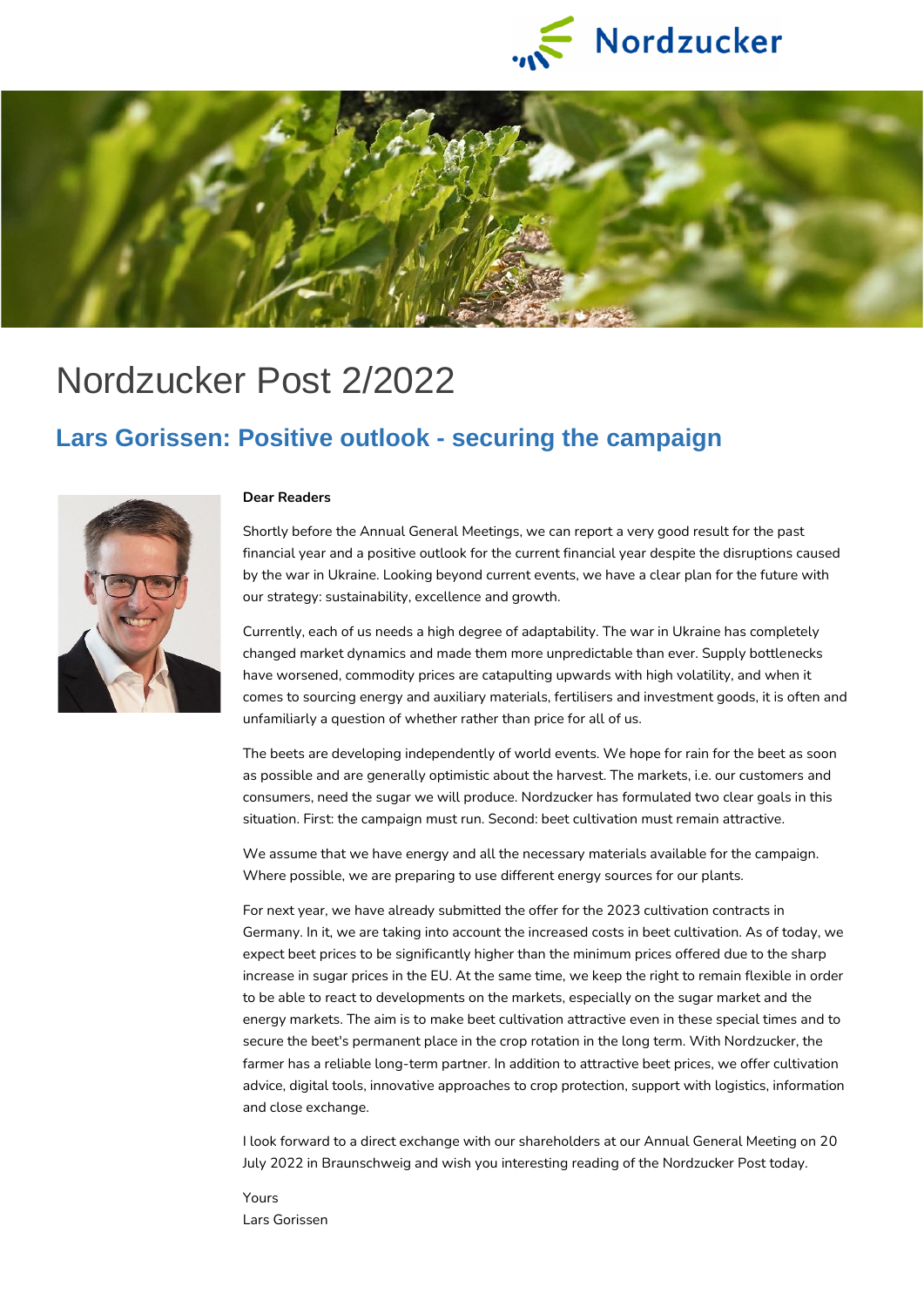### Very successful in the 2021/22 financial year

Nordzucker - Heading for the future

Sustainability Excellence  $\mathcal{I}$ 

Nordzucker significantly increased Group sales and operating profit in the 2021/22 financial year. Nordzucker achieved Group sales of 1.9 Billion Euro, an increase of 273 Million Euro compared to the previous year. At 114 Million Euro, the operating result (EBIT) was 33 Million Euro higher than the previous year. The company closed the financial year with a net profit of 84 Million Euro (previous year: 66 Million Euro). A higher price level for sugar compared to the previous year and a significant increase in sugar sales contributed to the good result. The majority interest in the cane sugar producer Mackay Sugar Ltd. in Australia contributed 15 Million Euro to the Group's operating profit. Dr Lars Gorissen, CEO, emphasises: "With the optimisation programme we launched three years ago, we were able to generate a profit contribution of about 70 Million Euro in addition to the effects of the good market development. Through this outstanding performance of our employees throughout the Group, we have strengthened our competitiveness in the long term and prepared the company well for the future." The Executive Board and Supervisory Board will propose a dividend payment of 80 Cent per share to the Annual General Meeting on 20 July 2022, compared to 60 Cent per share in the previous year.

#### **Prospects for a positive financial year 2022/23**

Nordzucker expects a positive earnings situation for the current 2022/23 financial year, provided that sufficient energy is available for sugar production in the factories. "Due to the pandemic and the Ukraine war, costs have risen considerably, especially for energy. However, we are confident that we will be able to offset the increased costs with higher sales revenues. This is supported by the current price trend for sugar in Europe", explains Alexander Bott, CFO.

Nordzucker is currently making intensive preparations for the campaign that begins in September. The current situation on the energy markets requires particular flexibility here. "We are currently planning with different scenarios for the upcoming campaign. Through alternative energy supply concepts, we have already been able to significantly reduce our dependence on gas as an energy source for sugar production. We are optimistic that we will be able to provide the planned sugar quantities even under possibly difficult conditions," explains Alexander Godow, COO.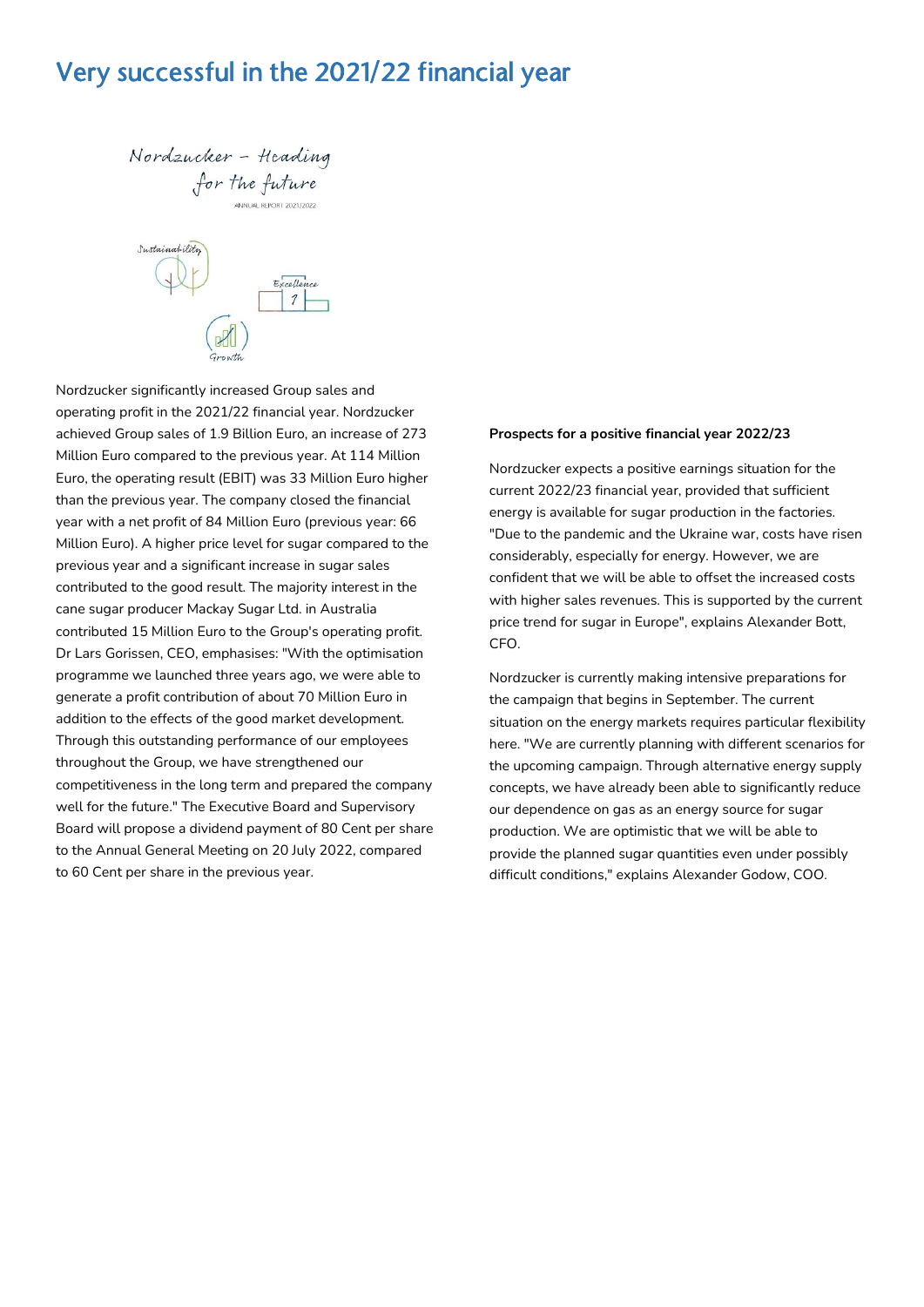## Joint Annual General Meeting on 20 July 2022

Finally, back in presence! On 20 July 2022 starting at 10.00 a.m., our joint Annual General Meeting of Nordzucker AG and Nordzucker Holding AG will take place in the Volkswagenhalle in Braunschweig.

Both AGMs will be linked via a joint agenda.

The event will be broadcast simultaneously for shareholders on the internet via our AGM portal. This year, it will only be possible to ask questions during the physical meeting.

You can also visit our Annual General Meeting portal online in advance at: www.nordzucker.com/de/hauptversammlung



#### Prepare what we can!



The effects of the war in Ukraine are putting a strain on global economic relations. Particular focus is being placed on the need to secure energy supplies in the coming winter. For the coming campaign, Nordzucker is doing everything it can to ensure beet processing and sugar production. The beets are growing and the thick juice campaign is running. We are also on schedule with the regular investments and maintenance measures.

We need considerable amounts of fossil fuels for sugar production. This applies to all our factories. The complicated political and economic situation requires us to take a special risk assessment in the run-up to the campaign. At present, we cannot completely rule out a halt to Russian gas exports.

In order not to be surprised by a sudden interruption of gas deliveries during the campaign, we are preparing for this possible scenario. Wherever it is technically possible, we will generate steam and electricity from oil, coal or liquid gas. Corresponding options are being examined for each plant.

Since sugar is an important ingredient in many foods and has irreplaceable functions and at the same time the beet is a perishable commodity, we strive for prioritizing in the energy supply.

We continue to work with great determination on our plan to replace fossil fuels with renewable raw materials for energy production. We can become energy self-sufficient and CO<sub>2</sub> neutral by producing biogas or biomethane with about half of the sugar beet pulp left over from sugar beet production and using it for our own energy supply. This is a fascinating idea that requires considerable investment but could be realized in a few years if the right political conditions were in place. The political prerequisite for this is the classification of beet pulp as a  $CO<sub>2</sub>$  -neutral raw material for energy production.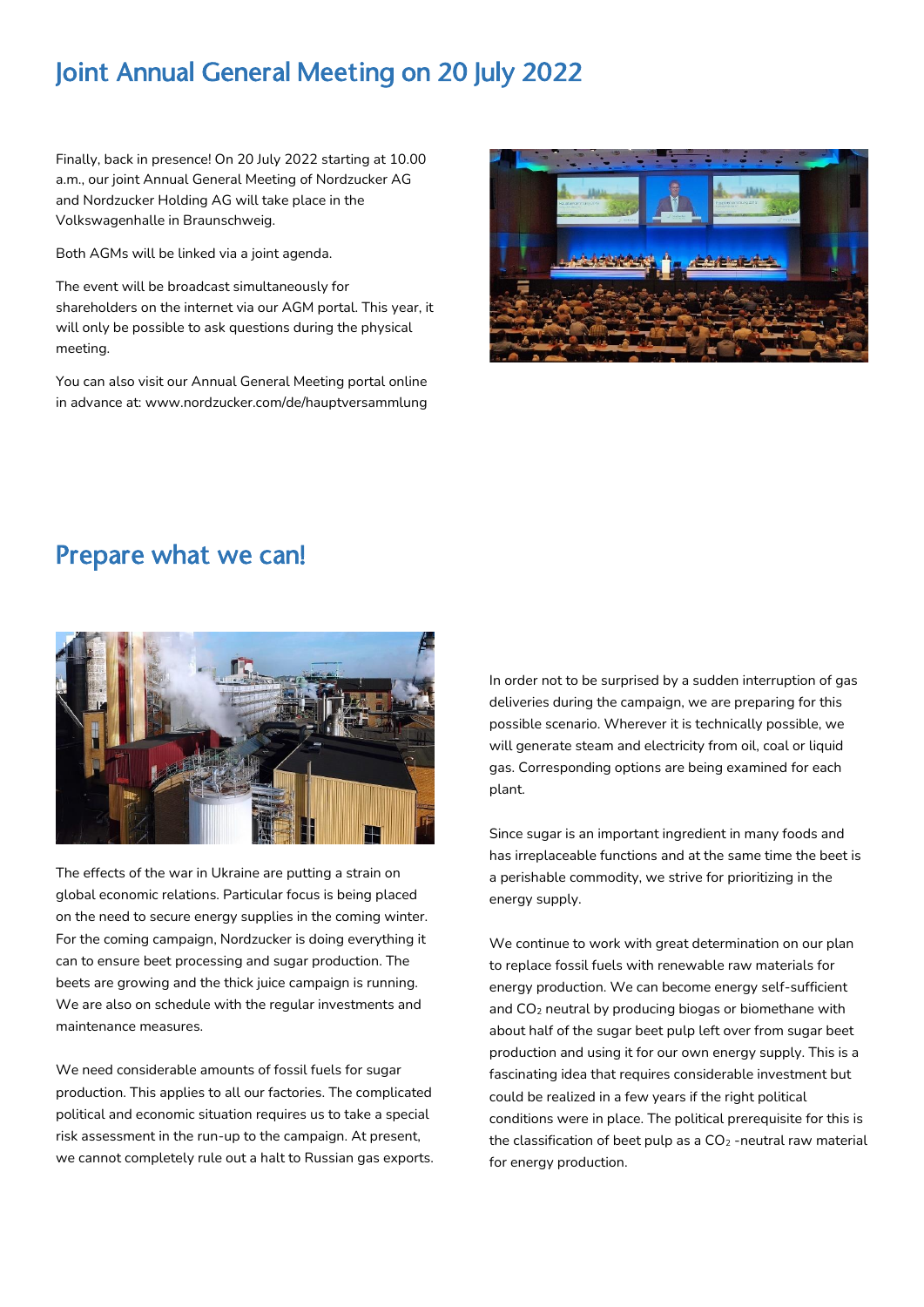### Sugar beet has caught up after a cold April



After the rather hesitant development of sugar beet in all regions of our cultivation area due to a cool April, the plants have caught up. Rainfall and higher temperatures from mid-May onwards led to a growth spurt. However, more precise statements on yields can only be made with the test harvests beginning in early August, on the basis of which more accurate analyses will be carried out.

The time of row closure is expected in most countries, this year relatively late in mid to late June. Overall, rainfall and the associated soil moisture are still lacking this year, especially in deeper soil layers. This is of importance to ensure that the plants can supply themselves with the necessary nutrients.

From July onwards, it is then a matter of keeping the leaves healthy until harvest. Healthy leafage ensures yield formation and quality assurance. In this phase it is important to observe the leaves closely in order to react to leaf diseases with a well-timed plant protection measure if necessary.

### Flexible models secure sugar beet cultivation

Sufficient food availability is a challenge worldwide. Our beet growers have always contributed to this. Sugar beet areas throughout the Group have also been cultivated on the same scale as before for the upcoming harvest. Due to rising prices, Nordzucker has promised growers in Germany a significantly higher price for the 2022 harvest than in the previous year with contracts based on sugar earnings. At the same time, however, the development of raw material prices is significantly increasing the attractiveness of competing crops in the field (cereals, rapeseed). Sugar prices at the end of the campaign are also expected to allow a further significant increase in beet prices.

The fixed contracts will also be reviewed again after the 2022 campaign, when an overview of all costs and prices can be reliably provided.

Flexibility is also the guiding principle for the next cultivation year, 2023. Nordzucker expects beet price opportunities well above 40 Euro per tonne for cultivation in Germany when the 2023 harvest is settled. Accordingly, a contract offer was made with a guaranteed price of 37 Euro per tonne of sugar beet. This price includes surcharges for an average sugar content of 17.9 per cent as well as the



average remuneration for beet pulp, early and late deliveries. The company bears the costs for maintaining the storage area, loading and cleaning, as well as transporting the beet.

This offer will also be reviewed and adjusted accordingly in spring 2024, taking into account the necessarily rising sugar prices and the development of costs. This flexibility leads us to expect prices for sugar beet of well over 40 Euro per tonne of beet. A model that keeps beet cultivation attractive and secures the sugar supply.